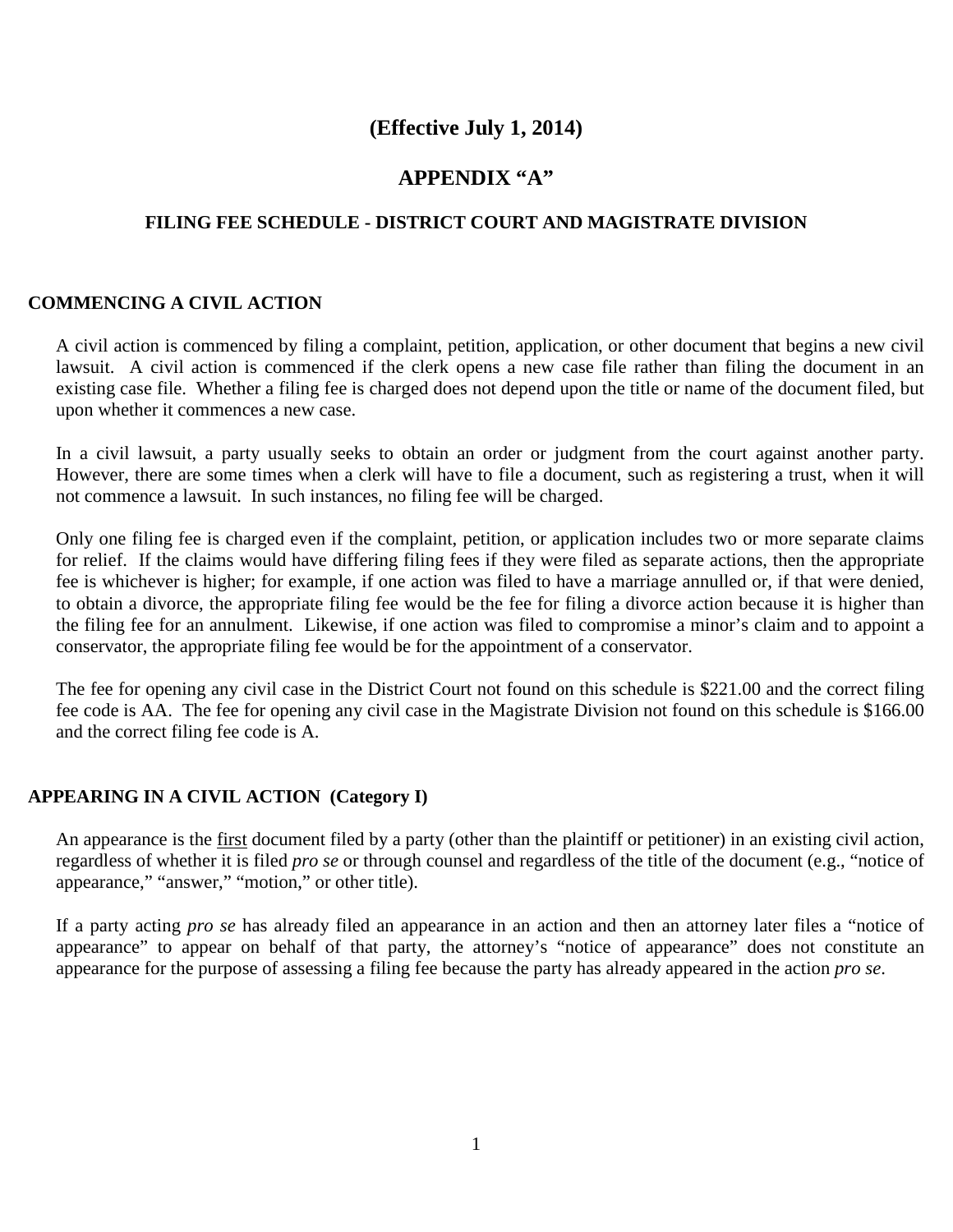| <b>Fee Category</b>                                                                                                                                                                                                                                                                                                                                                                                                                                                                                                                                                                                                                                       | Idaho<br>Code<br>Fund | <b>Judges</b><br>Retire.<br>Fund | County<br><b>Facility</b><br>Fund | <b>State</b> | State/<br>Guard-<br>ship<br>Project<br>Fund | County<br>Dist. Ct.<br>Fund | Court<br>Tech.<br>Fund | <b>Senior</b><br>Mag.<br><b>Judges</b><br>Fund | <b>Total</b> |
|-----------------------------------------------------------------------------------------------------------------------------------------------------------------------------------------------------------------------------------------------------------------------------------------------------------------------------------------------------------------------------------------------------------------------------------------------------------------------------------------------------------------------------------------------------------------------------------------------------------------------------------------------------------|-----------------------|----------------------------------|-----------------------------------|--------------|---------------------------------------------|-----------------------------|------------------------|------------------------------------------------|--------------|
| A. A. All initial civil case filings in District<br>Court of any type not listed in categories<br>$E$ , $F$ and $H(1)$ .                                                                                                                                                                                                                                                                                                                                                                                                                                                                                                                                  | 10.00                 | 26.00                            | 10.00                             | 17.00        |                                             | 17.00                       | 135.00                 | 6.00                                           | 221.00       |
| A. All initial case filings in Magistrate<br>Division of any type not listed in<br>categories B, C, D, G and H(2):<br>Adoptions<br>1.<br>Adoption and Termination of<br>2.<br>parental rights<br>Termination of parental rights<br>3.<br>Personal injury or other claims<br>4.<br>$($10,000$ or less)<br>Petition for formal probate<br>5.<br>Application for informal<br>6.<br>probate<br>Name change<br>7.<br>8.<br>Permission to marry<br>Child Support / Custody<br>9.<br>(unless filed by DHW)<br>10. Habeas by prisoners<br>11. Paternity action<br>12. Unlawful detainer / Eviction<br>13. Defacto custodian<br>14. Relief from firearm disability | 10.00                 | 26.00                            | 10.00                             | 17.00        |                                             | 17.00                       | 80.00                  | 6.00                                           | 166.00       |
| B. 1. Divorce<br>State portion includes additional \$20<br>displaced homemaker fund and<br>additional \$20 domestic violence fund<br>district court fund includes \$5.00 taken<br>from the State General Fund fee, which<br>shall be separately identified and<br>deposited in the District Court Fund, for<br>establishing a uniform system of<br>qualifying counselors in domestic<br>violence cases. I.C. § 31-3201A(q)<br>a. With minor children<br>b. Without minor children                                                                                                                                                                         | 10.00                 | 26.00                            | 10.00                             | 52.00        |                                             | 23.00                       | 80.00                  | 6.00                                           | 207.00       |
| 2. Motion to reopen or modify divorce<br>a. With minor children<br>b. Without minor children                                                                                                                                                                                                                                                                                                                                                                                                                                                                                                                                                              | 10.00                 | 26.00                            | 10.00                             | 15.00        |                                             | 17.00                       | 70.00                  | 6.00                                           | 154.00       |
| 3. Amended complaint to convert an<br>action that was not one for divorce (e.g.<br>separate maintenance) into an action for<br>divorce (\$1.00 for court clerk fees I.C.<br>§ 39-266 & \$20 for the displaced<br>homemaker account I.C. § 39-5009 & \$20<br>domestic violence project, I.C. § 39-5213)<br>a. With minor children<br>b. Without minor children                                                                                                                                                                                                                                                                                             |                       |                                  |                                   | 41.00        |                                             |                             |                        |                                                | 41.00        |
| C. Small claims                                                                                                                                                                                                                                                                                                                                                                                                                                                                                                                                                                                                                                           |                       | 26.00                            | 10.00                             |              |                                             | 7.00                        | 20.00                  | 6.00                                           | 69.00        |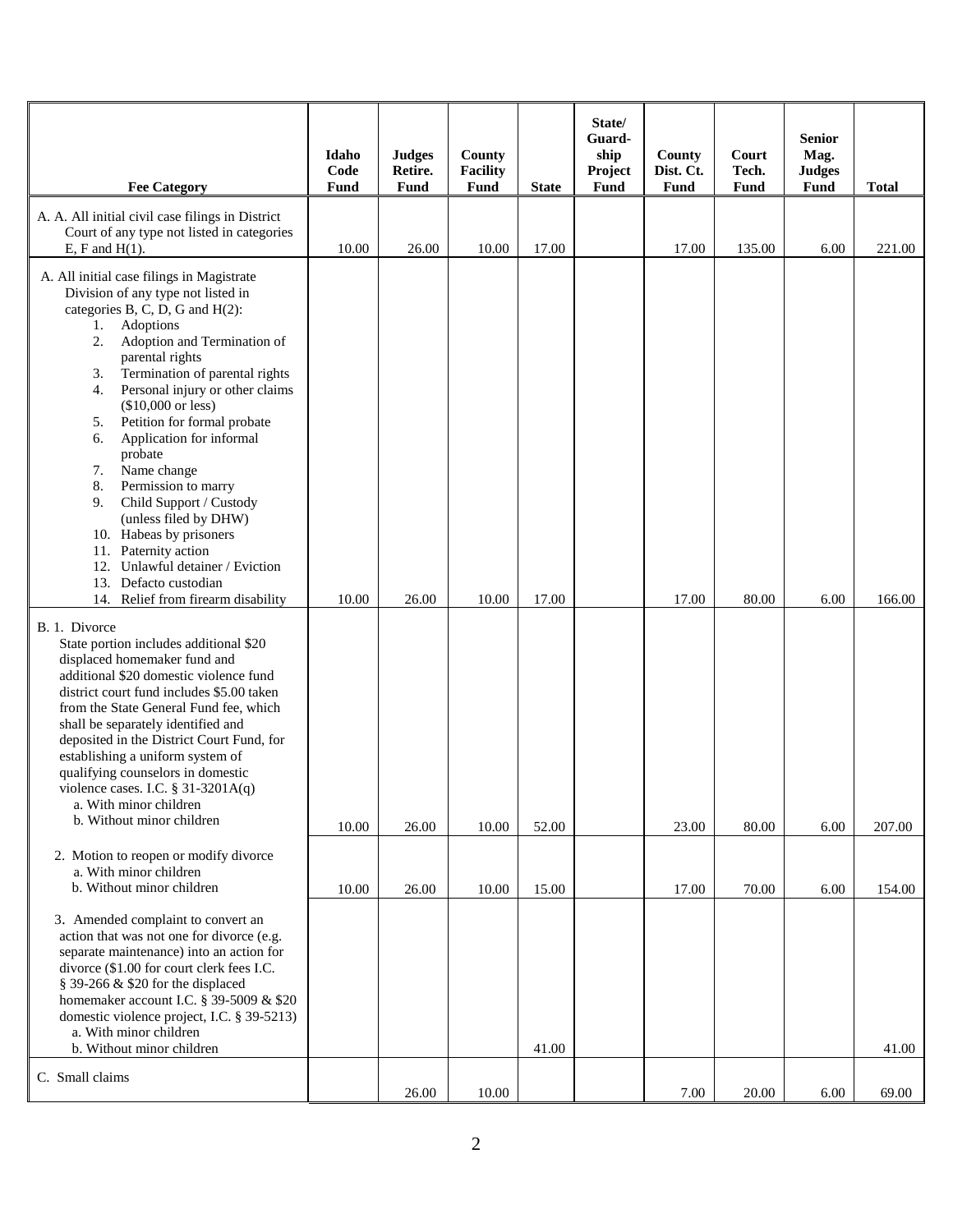| D. Summary administration of small estates                                                                                                                                                                                                                                              |       |       | 10.00 | 17.00 |       | 17.00 | 80.00 | 6.00 | 130.00 |
|-----------------------------------------------------------------------------------------------------------------------------------------------------------------------------------------------------------------------------------------------------------------------------------------|-------|-------|-------|-------|-------|-------|-------|------|--------|
| E. Petition for release from common law lien                                                                                                                                                                                                                                            |       |       |       |       |       | 35.00 |       |      | 35.00  |
| F. Petition for entry of judgment on worker's<br>comp award                                                                                                                                                                                                                             | 10.00 | 26.00 | 10.00 |       |       | 9.00  | 20.00 | 6.00 | 81.00  |
| G. 1.Guardianships<br>a. Initial Petition motion or<br>appearance by any person on behalf of a<br>minor.<br>b. Initial Petition motion or<br>appearance by any person on behalf of an<br>incapacitated person.                                                                          | 10.00 | 26.00 | 10.00 | 17.00 | 50.00 | 17.00 | 80.00 | 6.00 | 216.00 |
| 2. Conservatorship<br>a. Initial Petition motion or<br>appearance by any person on behalf of a<br>minor.<br>b. Initial Petition motion or<br>appearance by any person on behalf of an<br>incapacitated person.                                                                          | 10.00 | 26.00 | 10.00 | 17.00 | 50.00 | 17.00 | 80.00 | 6.00 | 216.00 |
| 3. Joint petition for guardianship/<br>conservatorship or joint petition for<br>receipt and acceptance of foreign<br>guardianship<br>a. where same party is guardian and<br>conservator of a minor person<br>b. where same party is guardian and<br>conservator of incapacitated person | 10.00 | 26.00 | 10.00 | 17.00 | 50.00 | 17.00 | 80.00 | 6.00 | 216.00 |
| c. where different parties are petitioners<br>for guardian and conservator of a minor<br>d. where different parties are petitioners<br>for guardian and conservator of<br>incapacitated person<br>(considered two filings)                                                              | 20.00 | 52.00 | 20.00 | 17.00 | 50.00 | 17.00 | 80.00 | 6.00 | 262.00 |
| 4. Status reports guardianship                                                                                                                                                                                                                                                          |       |       |       |       | 25.00 |       |       |      | 25.00  |
| 5. Intermediate or final account of<br>conservator                                                                                                                                                                                                                                      |       |       |       |       | 41.00 | 9.00  |       |      | 50.00  |
| 6. Petition for distribution of estate in<br>conservatorship                                                                                                                                                                                                                            |       |       |       | 13.00 | 41.00 | 6.00  |       | 6.00 | 66.00  |
| 7. Inventories by conservator                                                                                                                                                                                                                                                           |       |       |       |       | 41.00 |       |       |      | 41.00  |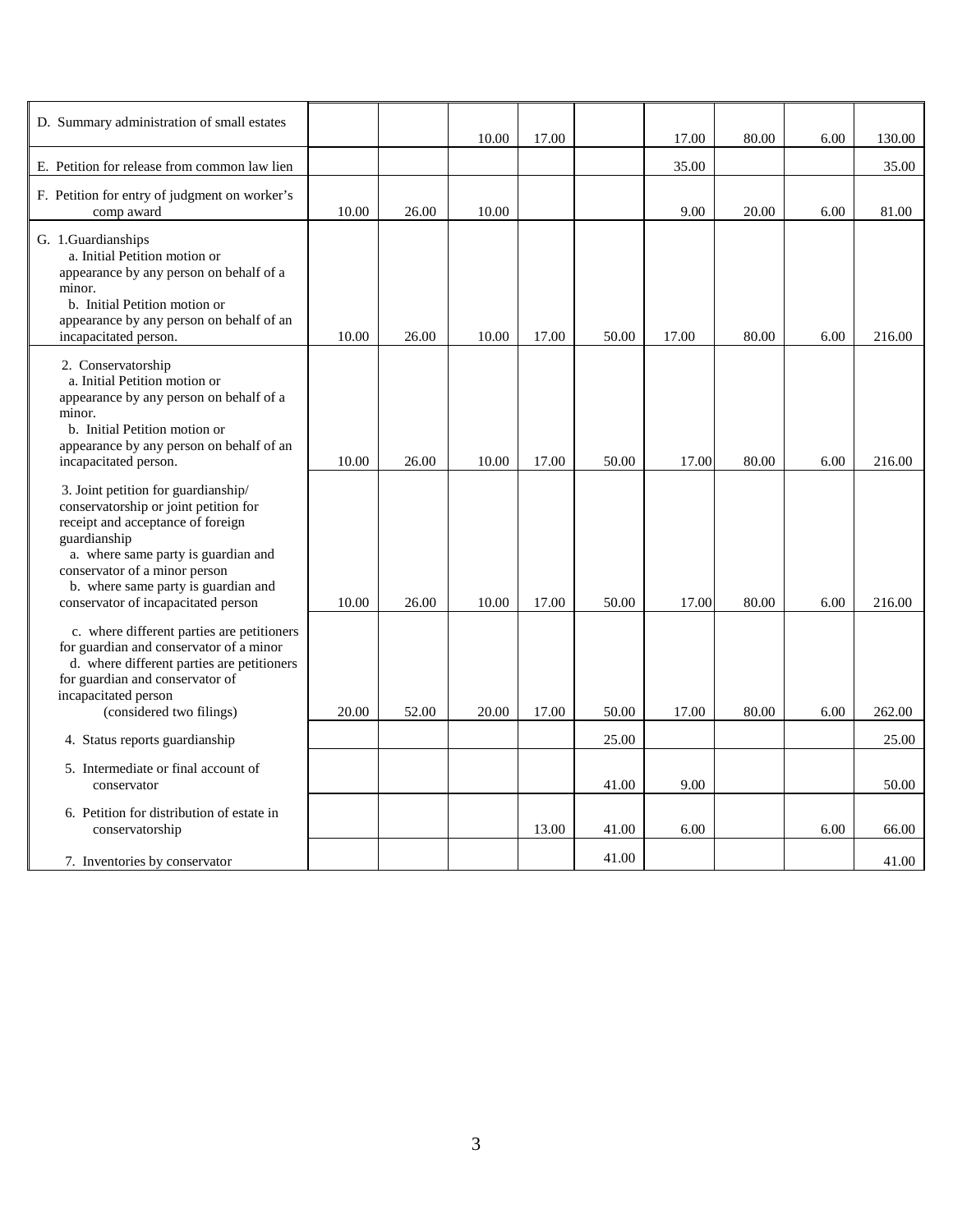| H. Case filings with no fee                                                             |       |       |       |      |       |      |        |
|-----------------------------------------------------------------------------------------|-------|-------|-------|------|-------|------|--------|
| 1. In District Court                                                                    |       |       |       |      |       |      |        |
| Petition for sterilization<br>a.                                                        |       |       |       |      |       |      |        |
| Judicial consent for abortion<br>b.                                                     |       |       |       |      |       |      |        |
| petitions<br>Post-conviction act                                                        |       |       |       |      |       |      |        |
| c.<br>proceedings*                                                                      |       |       |       |      |       |      |        |
| Stipulation for entry of<br>d.                                                          |       |       |       |      |       |      |        |
| judgment*                                                                               |       |       |       |      |       |      |        |
| Court initiated contempt*<br>e.                                                         |       |       |       |      |       |      |        |
| In Magistrate Division<br>2.<br>Cases brought under Ch. 3,                              |       |       |       |      |       |      |        |
| a.<br>Title 66, I.C. for commitment                                                     |       |       |       |      |       |      |        |
| of mentally ill persons                                                                 |       |       |       |      |       |      |        |
| Demand for bond before<br>b.                                                            |       |       |       |      |       |      |        |
| personal representative is                                                              |       |       |       |      |       |      |        |
| appointed.                                                                              |       |       |       |      |       |      |        |
| Petition to compromise minor's<br>c.<br>claim                                           |       |       |       |      |       |      |        |
| Petition for civil protection<br>d.                                                     |       |       |       |      |       |      |        |
| order or to enforce foreign                                                             |       |       |       |      |       |      |        |
| CPO pursuant to Ch. 63, Title                                                           |       |       |       |      |       |      |        |
| 39, I.C. pleadings                                                                      |       |       |       |      |       |      |        |
| Post-conviction act<br>e.<br>proceedings*                                               |       |       |       |      |       |      |        |
| Stipulation for entry of<br>f.                                                          |       |       |       |      |       |      |        |
| judgment*                                                                               |       |       |       |      |       |      |        |
| <b>BAC</b> license suspension<br>g.                                                     |       |       |       |      |       |      |        |
| Child support proceedings filed<br>h.                                                   |       |       |       |      |       |      |        |
| by DHW<br>Fugitive warrants<br>i.                                                       |       |       |       |      |       |      |        |
| j.<br>Court initiated contempt*                                                         |       |       |       |      |       |      |        |
| Child protective cases<br>k.                                                            |       |       |       |      |       |      |        |
| 1.<br>Proceeding to suspend a license                                                   |       |       |       |      |       |      |        |
| for non-payment of child                                                                |       |       |       |      |       |      |        |
| support<br>Registration of trusts and<br>3.                                             |       |       |       |      |       |      |        |
| renunciations                                                                           |       |       |       |      |       |      |        |
| Filing of a custody decree from<br>4.                                                   |       |       |       |      |       |      |        |
| another state                                                                           |       |       |       |      |       |      |        |
|                                                                                         |       |       |       |      |       |      |        |
| *Whether filing is in district court or<br>magistrate division depends upon individual  |       |       |       |      |       |      |        |
| case.                                                                                   |       |       |       |      |       |      | No fee |
|                                                                                         |       |       |       |      |       |      |        |
| I. The fees set out in Category I apply to<br>the first document filed by a party other |       |       |       |      |       |      |        |
| than the plaintiff or petitioner no matter                                              |       |       |       |      |       |      |        |
| what the document is entitled                                                           |       |       |       |      |       |      |        |
|                                                                                         |       |       |       |      |       |      |        |
| 1. Initial Appearance by persons other                                                  |       |       |       |      |       |      |        |
| than the plaintiff or petitioner<br>a. Motion for Permissive Intervention               | 10.00 | 26.00 | 10.00 | 4.00 | 80.00 | 6.00 | 136.00 |
| - Defacto custodian                                                                     | 10.00 | 26.00 | 10.00 | 4.00 | 80.00 | 6.00 | 136.00 |
| 2. Small Claims                                                                         |       |       |       |      |       |      | No fee |
|                                                                                         |       |       |       |      |       |      |        |
| 3. Stipulation for entry of judgment                                                    |       |       |       |      |       |      | No fee |
| 4. Any objection or motion filed in a<br>guardianship or conservatorship by the minor   |       |       |       |      |       |      |        |
| or alleged incapacitated person                                                         |       |       |       |      |       |      | No fee |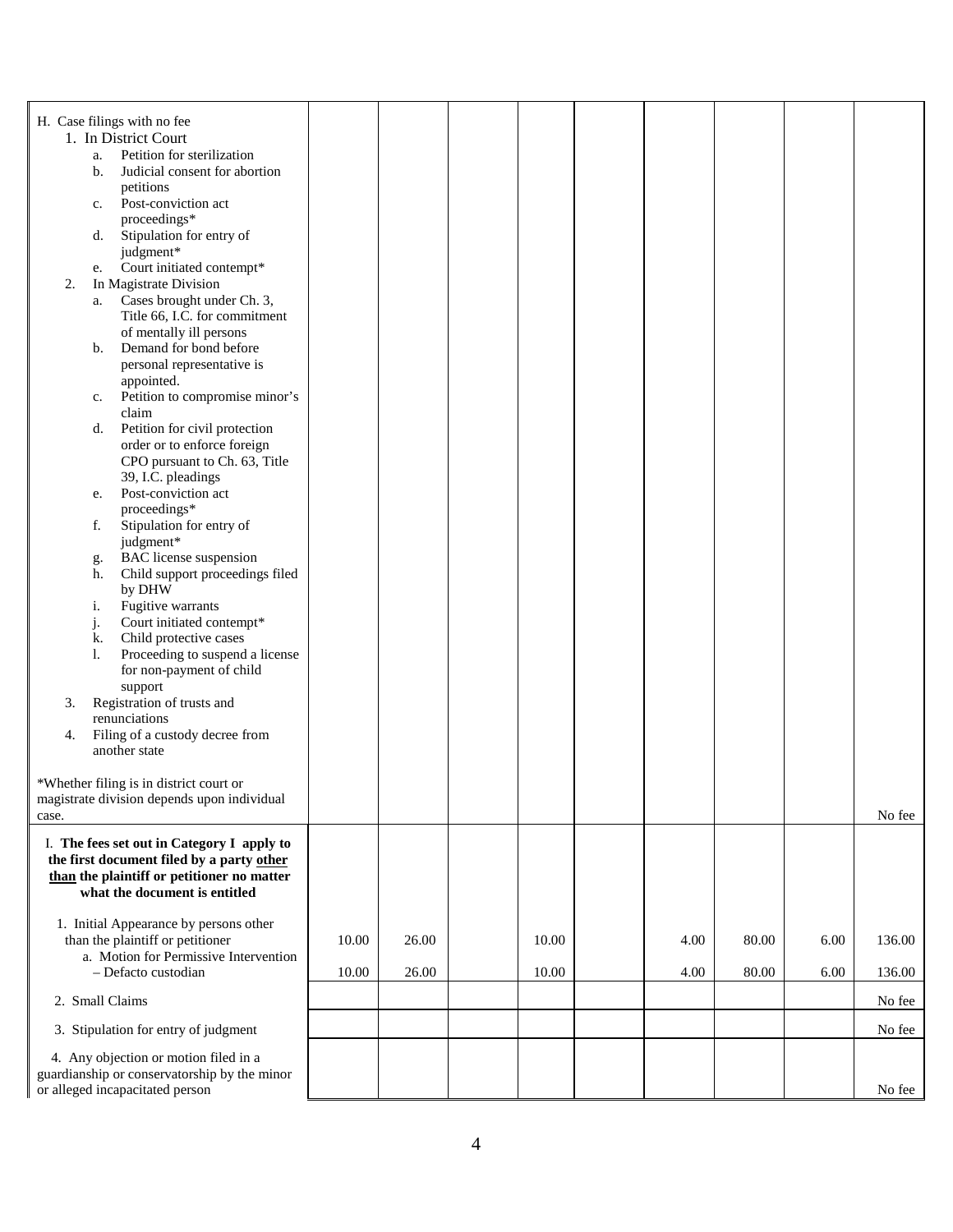| 5. Appearing after judgment when the<br>party has not previously appeared                                                                                                                                                                                                                                                                                            | 10.00 | 26.00 |       | 10.00 | 9.00  | 80.00 | 6.00 | 141.00 |
|----------------------------------------------------------------------------------------------------------------------------------------------------------------------------------------------------------------------------------------------------------------------------------------------------------------------------------------------------------------------|-------|-------|-------|-------|-------|-------|------|--------|
| J. Additional filings in probate and trusts:<br>the following fees shall be collected from<br>any person filing the following documents,<br>whether or not the person has appeared<br>previously:                                                                                                                                                                    |       |       |       |       |       |       |      |        |
| 1. Probate<br>a. petition for distribution of estate                                                                                                                                                                                                                                                                                                                 |       |       |       | 13.00 | 6.00  |       | 6.00 | 25.00  |
| b. demand for notice                                                                                                                                                                                                                                                                                                                                                 |       |       |       |       | 9.00  |       |      | 9.00   |
| c. demand for bond after appointment<br>of personal representative                                                                                                                                                                                                                                                                                                   |       |       |       |       | 9.00  |       |      | 9.00   |
| d. intermediate or final<br>accounting of personal rep                                                                                                                                                                                                                                                                                                               |       |       |       |       | 9.00  |       |      | 9.00   |
| e.petition for approval of compromise                                                                                                                                                                                                                                                                                                                                |       |       |       | 10.00 | 4.00  |       |      | 14.00  |
| f. filing of copy of appointment of<br>foreign personal representative                                                                                                                                                                                                                                                                                               |       |       |       | 10.00 | 17.00 |       |      | 27.00  |
| 2. Trusts and Renunciations<br>a. intermediate or final accounting<br>of trustee                                                                                                                                                                                                                                                                                     |       |       |       |       | 9.00  |       |      | 9.00   |
| b. petition for final<br>distribution of estate                                                                                                                                                                                                                                                                                                                      |       |       |       | 13.00 | 6.00  |       | 6.00 | 25.00  |
| K. Special Filings                                                                                                                                                                                                                                                                                                                                                   |       |       |       |       |       |       |      |        |
| 1. Order granting change of venue (pay to<br>new county).                                                                                                                                                                                                                                                                                                            |       |       |       |       | 9.00  | 20.00 |      | 29.00  |
| 2. Petition to reopen a case after no activity<br>for one year                                                                                                                                                                                                                                                                                                       | 10.00 | 26.00 | 10.00 |       | 9.00  | 70.00 | 6.00 | 131.00 |
| 3. Third party complaint $-$ This fee is in<br>addition to any fee filed as a plaintiff<br>initiating the case or as a defendant<br>appearing in the case                                                                                                                                                                                                            |       |       |       |       | 8.00  |       | 6.00 | 14.00  |
| 4. Cross claim (defendant v. defendant or<br>plaintiff v. plaintiff) This fee is in<br>addition to any fee filed as a<br>plaintiff to initiate the case or as a<br>defendant appearing in the case                                                                                                                                                                   |       |       |       |       | 8.00  |       | 6.00 | 14.00  |
| a. For divorce when the complaint<br>did not allege a claim for divorce.<br>The \$41 fee is in addition to the fee<br>for a general cross-claim. (\$1 for<br>court clerk fee, I.C. § 39-266 & \$20<br>for displaced homemaker account,<br>I.C. § 39-5009 & \$20 domestic<br>violence project, I.C. § 39-5213)<br>1. With minor children<br>2. Without minor children |       |       |       | 41.00 | 8.00  |       | 6.00 | 55.00  |